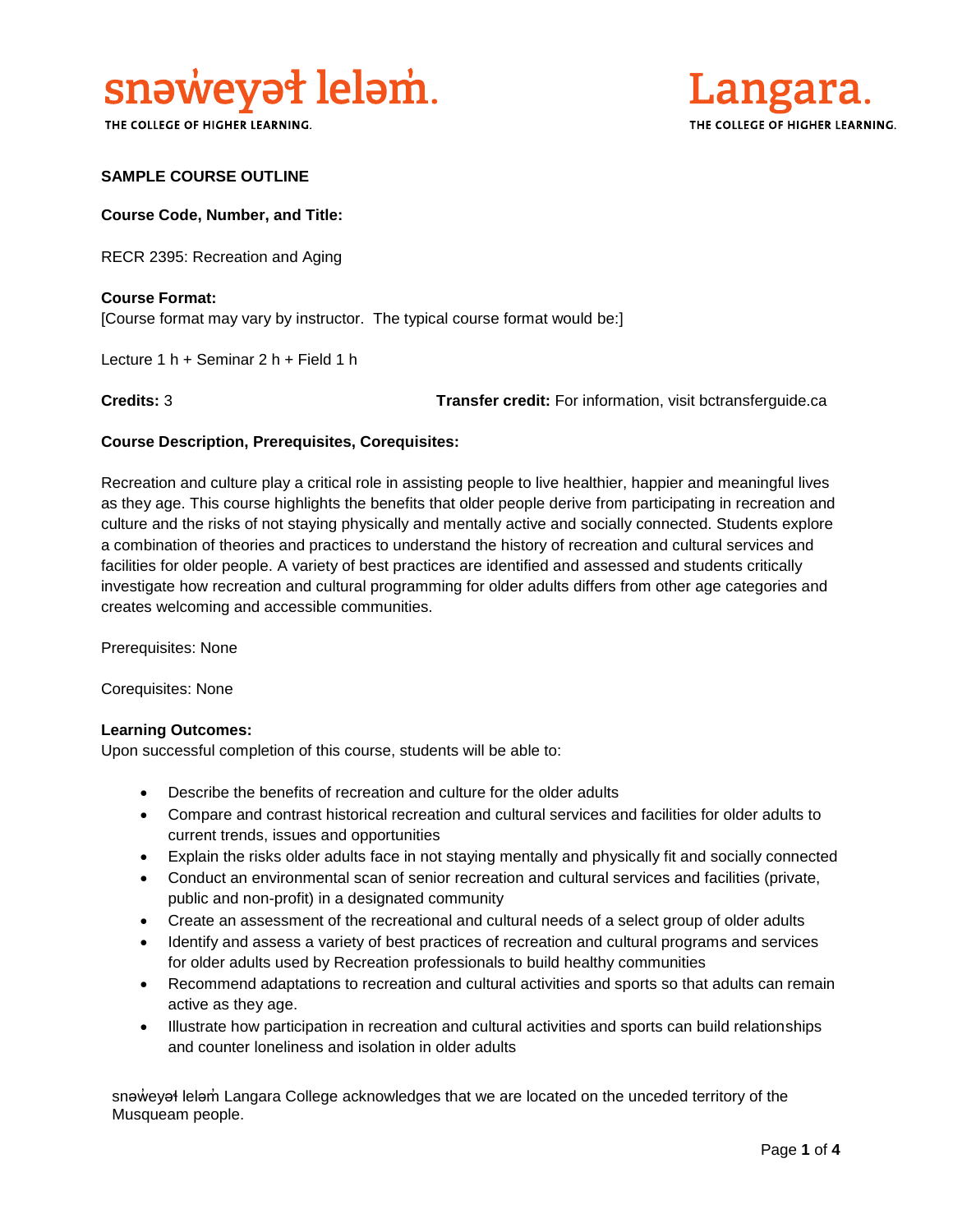# snəweyət leləm.

THE COLLEGE OF HIGHER LEARNING.

- Illustrate how recreation and cultural programming for older adults differs from other age categories
- Develop action plans to make communities accessible and welcoming to a diverse population (generational, cultural, gender-LGBT) through recreation and cultural services

#### **Instructor(s): TBA**

**Office: TBA Phone: 604 323 XXXX Email: TBA**

#### **Office Hours: TBA**

#### **Textbook and Course Materials:**

[Textbook selection may vary by instructor. An example of texts and course materials for this course might be:}

Coursepack with current research material

Note: *This course may use an electronic (online) instructional resource that is located outside of Canada*  for mandatory graded class work. You may be required to enter personal information, such as your name *and email address, to log in to this resource. This means that your personal information could be stored on servers located outside of Canada and may be accessed by U.S. authorities, subject to federal laws. Where possible, you may log in with an email pseudonym as long as you provide the pseudonym to me so I can identify you when reviewing your class work.* 

**Assessments and Weighting: Final Exam % Other Assessments %** (An example of other assessments might be:) %

Assignments: 40% Field Experience: 30% Participation: 30%

No final exam because this is a practical course that encourages application of knowledge and skills through real world assignments

#### **Grading System:** Letter grade

Specific grading schemes will be detailed in each course section outline.

Passing grade: C

*This generic outline is for planning purposes only.*

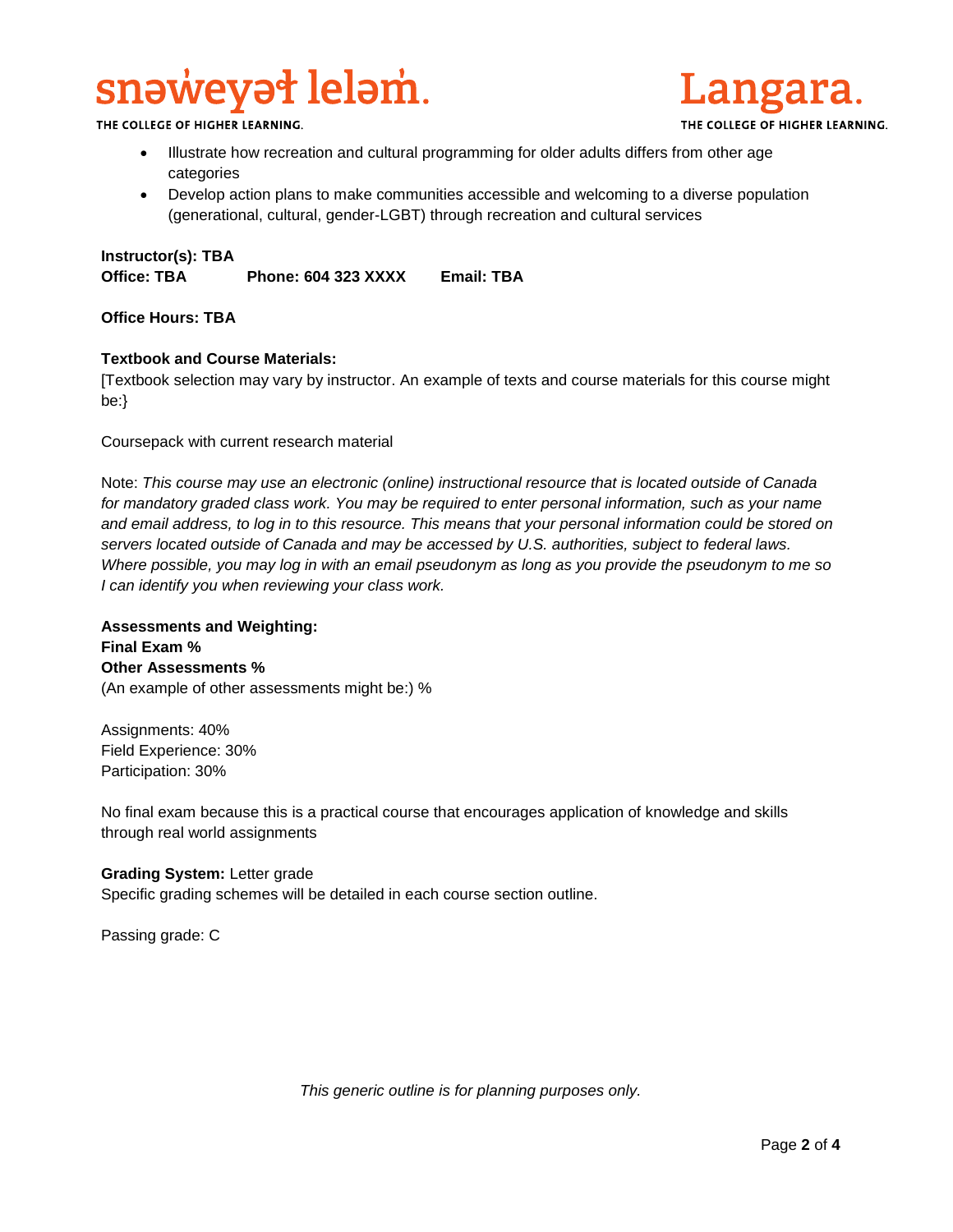# snaweyat lelam.

THE COLLEGE OF HIGHER LEARNING.



### **Topics Covered:**

[Topics covered may vary by instructor. An example of topics covered might be:]

Unit 1: Benefits of recreation and culture for individuals and the community

Unit 2: Risks of being mentally and physically inactive and socially disconnected

Unit 3: History and evolution of recreation and cultural services and facilities for older adults; Differences and similarities in recreation programing and cultural services for older adults and other age categories (tots, children, youth, adults)

Unit 4: Identifying recreational and cultural needs for each generation of older adults - spanning 65-100+ years (age, functionality, ethnicity, life experience, education, gender, and sexual orientation)

Unit 5: Identifying and evaluating recreation and cultural services and facilities for older adults in specific geographical neighborhoods/communities

Unit 6: Exploring best practices of recreation and cultural services for older adults to build healthy communities

Unit 7: Community-based senior's recreation centres and non-profit neighborhood facilities providing senior's services

Unit 8: Adaptive recreation and cultural services, facilities and programs for older adults

Unit 9: The social aspect of recreation/cultural activities and the role of recreation in building relationships – how this counters loneliness and isolation in older adults

Unit 10: The value of volunteering for older adults – the need to have meaningful things in life / sense of belonging

Unit 11 and 12: The role of recreation in creating accessible and welcoming communities; (age friendly, dementia friendly generational, cultural, gender-LGBTQ+)

As a student at Langara, you are responsible for familiarizing yourself and complying with the following policies:

#### **College Policies:**

**E1003 - [Student Code of Conduct](https://langara.ca/about-langara/policies/pdf/E1003.pdf)  F1004 - [Code of Academic Conduct](http://langara.bc.ca/registration-and-records/pdf/F1004.pdf) E2008 - Academic Standing - Academic [Probation and Academic Suspension](file://///EMPLHOME_SERVER/HOME/ACCOUNTS/EMPL/SBOWERS/Committee%20Work/Course%20Outline%20Policy%20Committee/E2008%20-%20Academic%20Standing%20-%20Academic%20Probation%20and%20Academic%20Suspension)**

*This generic outline is for planning purposes only.*